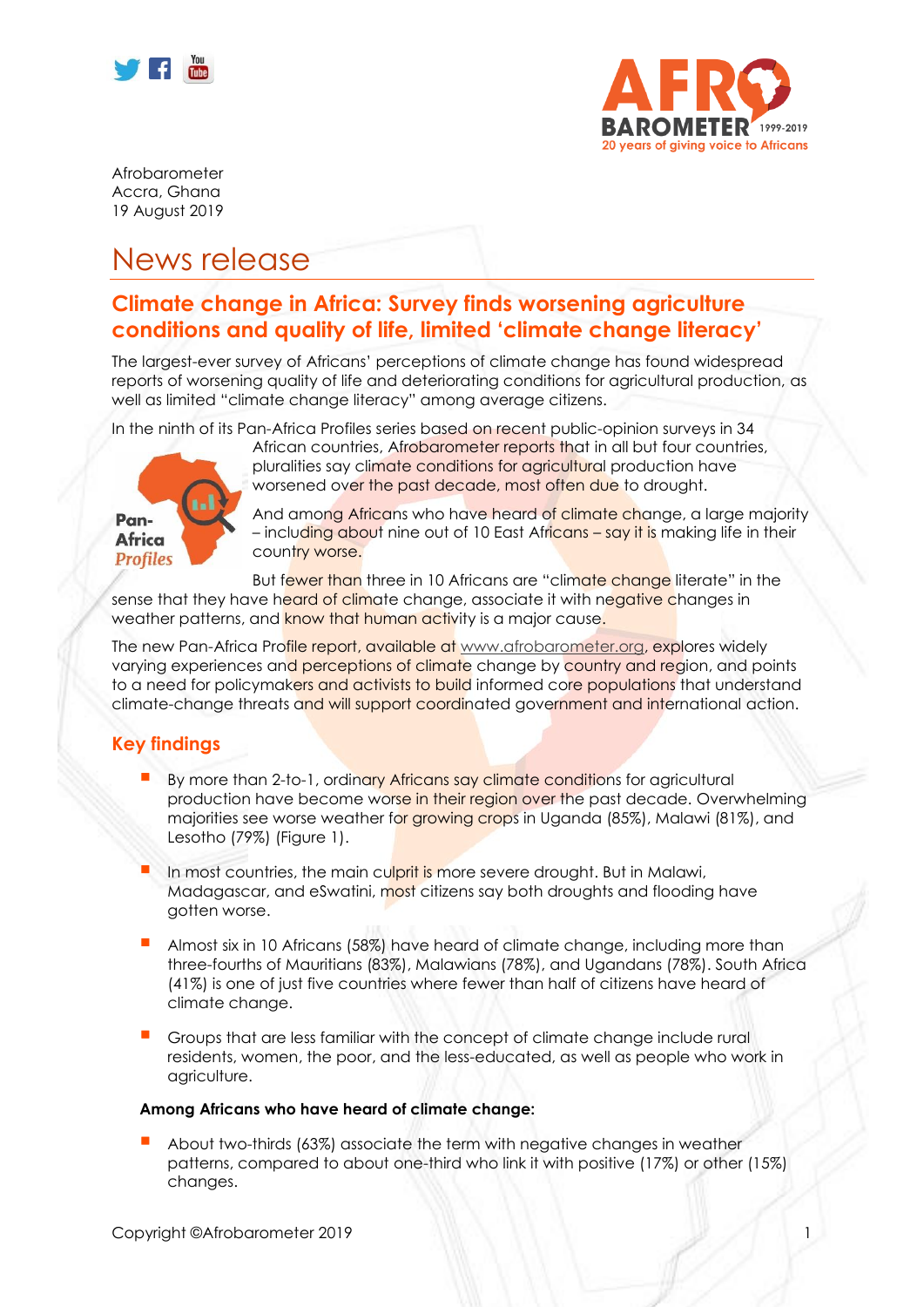

- About two-thirds blame climate change on human activity (52%) or on human activity combined with natural processes (16%). More than one in four (27%) think climate change is caused by natural processes alone.
- About one in four Africans (28%) are fully "climate change literate," that is, they have heard of climate change, they understand it to have negative consequences, and they recognize it as being caused at least in part by human activity. Mauritians lead the way at 57% – the only country where a majority is climate change literate. Fewer than one in five are climate change literate in six countries (Liberia, Mozambique, Namibia, Niger, South Africa, and Tunisia) (Graphic 1).
- Two-thirds (67%) say climate change is making life in their countries worse, reaching a high of 89% in East Africa, almost twice as many as in North Africa (46%) (Figure 2).
- Seven in 10 (71%) say climate change needs to be stopped, and about half (51%) think ordinary people can do at least "a little bit" to help. But in Liberia (26%), Sudan (28%), and Niger (33%), only one-third or less think ordinary people can make any difference.

#### **Afrobarometer surveys**

Afrobarometer directs a pan-African, nonpartisan research network that conducts public attitude surveys on democracy, governance, economic conditions, and related issues in African countries. Seven rounds of surveys were completed in up to 38 countries between 1999 and 2018. Round 8 surveys in 2019/2020 are planned in at least 35 countries. Interested readers may follow our releases, including our Pan-Africa Profiles series of Round 7 crosscountry analyses, at #VoicesAfrica and sign up for our distribution list at www.afrobarometer.org.

Afrobarometer conducts face-to-face interviews in the language of the respondent's choice with nationally representative samples that yield country-level results with margins of error of +/-2 to +/-3 percentage points at a 95% confidence level.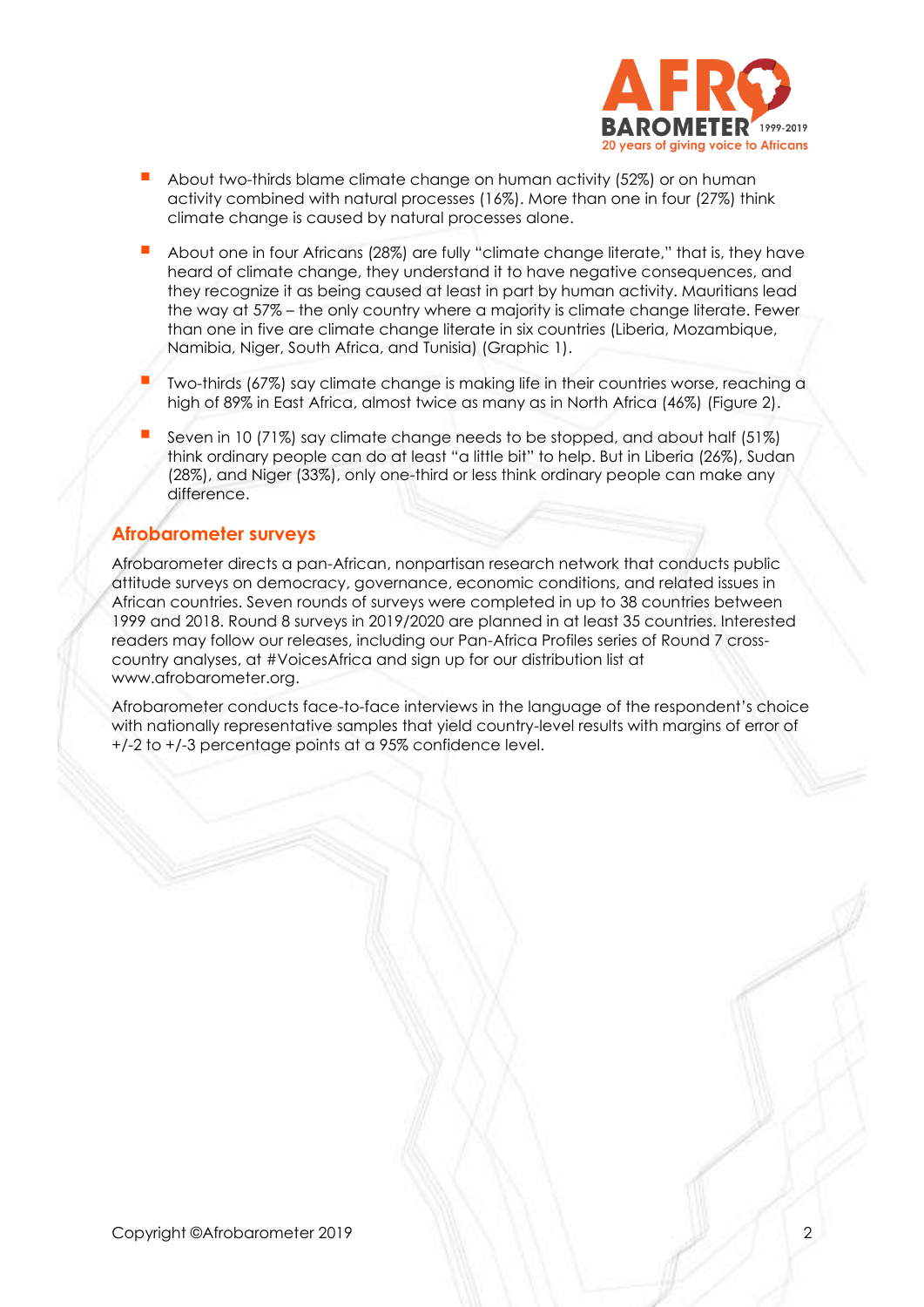

#### **Charts**

**Figure 1: Changes in climate conditions for agricultural production**| 34 countries | 2016/2018



*Respondents were asked: In your experience, would you say climate conditions for agricultural production in your area have gotten better, gotten worse, or stayed about the same over the last 10 years, or haven't you heard enough to say?*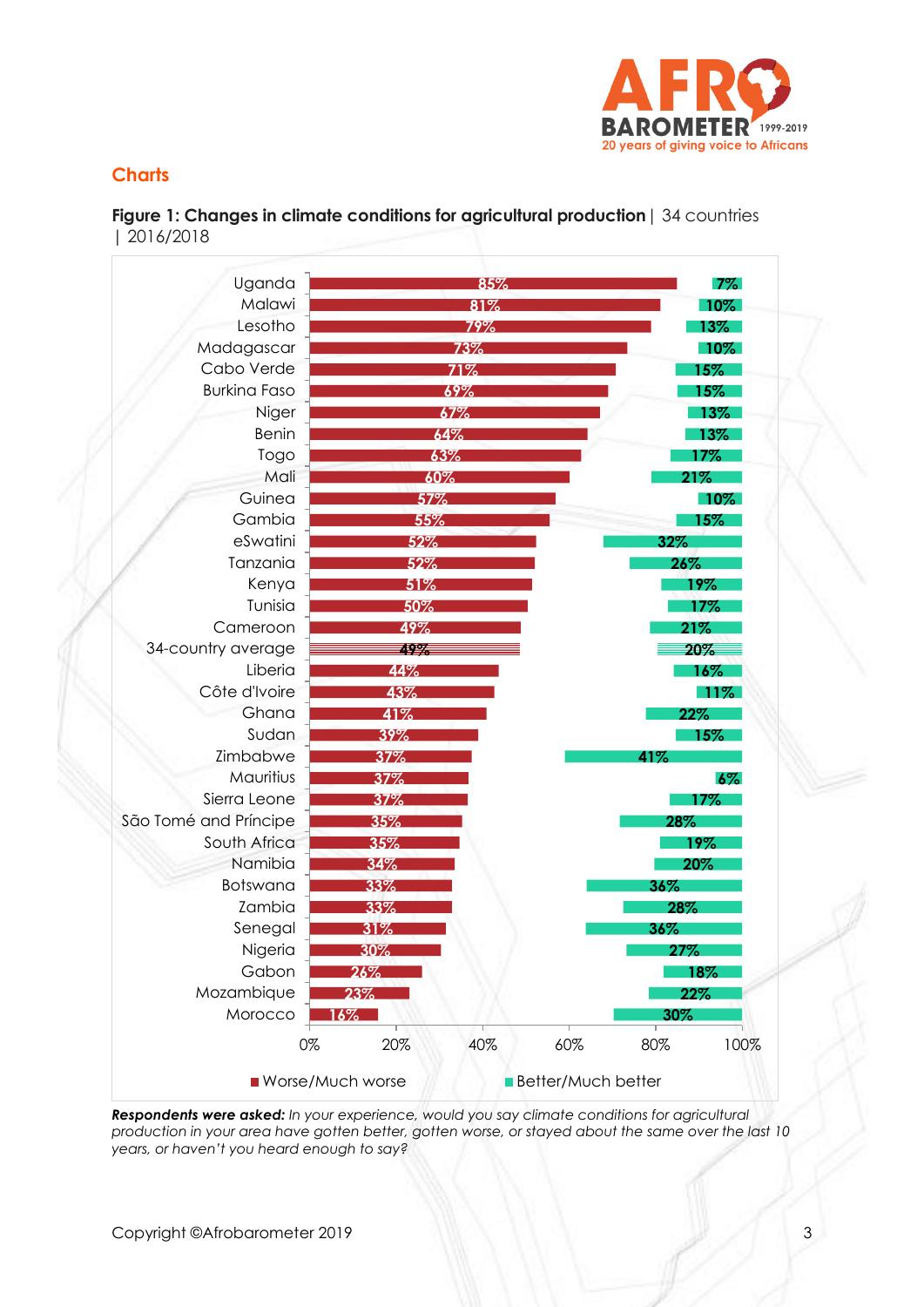



# Graphic 1: Climate change literacy 33 African countries ......... 2016/2018

#### Climate change literate

Have heard of climate change, associate it with negative changes<br>in weather patterns and know that human activity is a major cause

## Climate change

aware Have heard of climate change but Have neard or climate change but<br>do not meet all three requirements<br>of "climate change literate"

Haven't heard of it

Don't know

 $\overline{4}$ 

| $-$ Mauritius $-$               | 57%      |     |     |     | 26% |     | 17% |  |
|---------------------------------|----------|-----|-----|-----|-----|-----|-----|--|
| $-$ Gabon $\cdot$               | $-49%$   |     |     | 23% |     | 28% |     |  |
| $-$ Uganda $-$                  | 46%      |     |     | 32% |     |     | 22% |  |
| $-$ Malawi $-$                  | $-43%$   |     |     | 35% |     |     | 22% |  |
| $-$ Madagascar $-$              | $-38%$   |     | 16% |     | 46% |     |     |  |
| $-$ Benin $-$                   | 37%      |     | 25% |     |     | 39% |     |  |
| $-$ Togo $-$                    | 36%      |     | 19% |     | 45% |     |     |  |
| $-$ Guinea $-$                  | $-35%$   |     | 24% |     | 41% |     |     |  |
| $-$ Cameroon $-$                | $-34%$   |     | 38% |     |     |     | 28% |  |
| — Cabo Verde                    | $-34%$   |     | 37% |     |     |     | 29% |  |
| - Burkina Faso -                | $-31%$   |     | 22% |     | 47% |     |     |  |
| - Gambia -                      | 131%     |     | 29% |     |     | 40% |     |  |
| $-$ Côte d'Ivoire $-$           | $-31%$   |     | 23% |     | 46% |     |     |  |
| $-$ eSwatini $-$                | $-31%$   |     | 24% |     | 45% |     |     |  |
| $-$ Kenya $-$                   | $-30%$   |     | 35% |     |     | 35% |     |  |
| $-$ São Tomé & Príncipe $-$     | $-29%$   |     | 38% |     |     | 33% |     |  |
| - Morocco -                     | 29%      |     | 25% |     | 46% |     |     |  |
| – AVERAGE -                     | <b>M</b> |     | 29% |     |     | У.  |     |  |
| $-$ Mali $-$                    | 28%      |     | 36% |     |     | 36% |     |  |
| $-$ Senegal $-$                 | $-26%$   | 30% |     |     | 44% |     |     |  |
| $-$ Lesotho -                   | $-24%$   | 21% |     | 56% |     |     |     |  |
| $-$ Tanzania $-$                | $-22%$   | 9%  | 69% |     |     |     |     |  |
| $-$ Sierra Leone $-$            | $-22%$   | 18% | 59% |     |     |     |     |  |
| — Zambia                        | $-22%$   | 32% |     |     | 46% |     |     |  |
| — Botswana -                    | 22%      | 29% |     |     | 49% |     |     |  |
| $-$ Ghana -                     | $-21%$   | 31% |     |     | 48% |     |     |  |
| $-$ Sudan $-$                   | $-20%$   | 36% |     |     | 44% |     |     |  |
| $-$ Nigeria $-$                 | $-20%$   | 31% |     |     | 49% |     |     |  |
| $-$ South Africa $-$            | $-17%$   | 24% |     | 59% |     |     |     |  |
| $-$ Niger $-$                   | $-16%$   | 47% |     |     |     | 37% |     |  |
| $-$ Namibia $-$                 | $-16%$   | 36% |     |     | 48% |     |     |  |
| $-$ Tunisia                     | $-115%$  | 18% | 67% |     |     |     |     |  |
| — Liberia -                     | 14%      | 40% |     |     | 46% |     |     |  |
| $-$ Mozambique $-$              | $-112%$  | 40% |     |     | 48% |     |     |  |
| Data not available for Zimbabwe |          |     |     |     |     |     |     |  |

Copyright ©Afrobarometer 2019